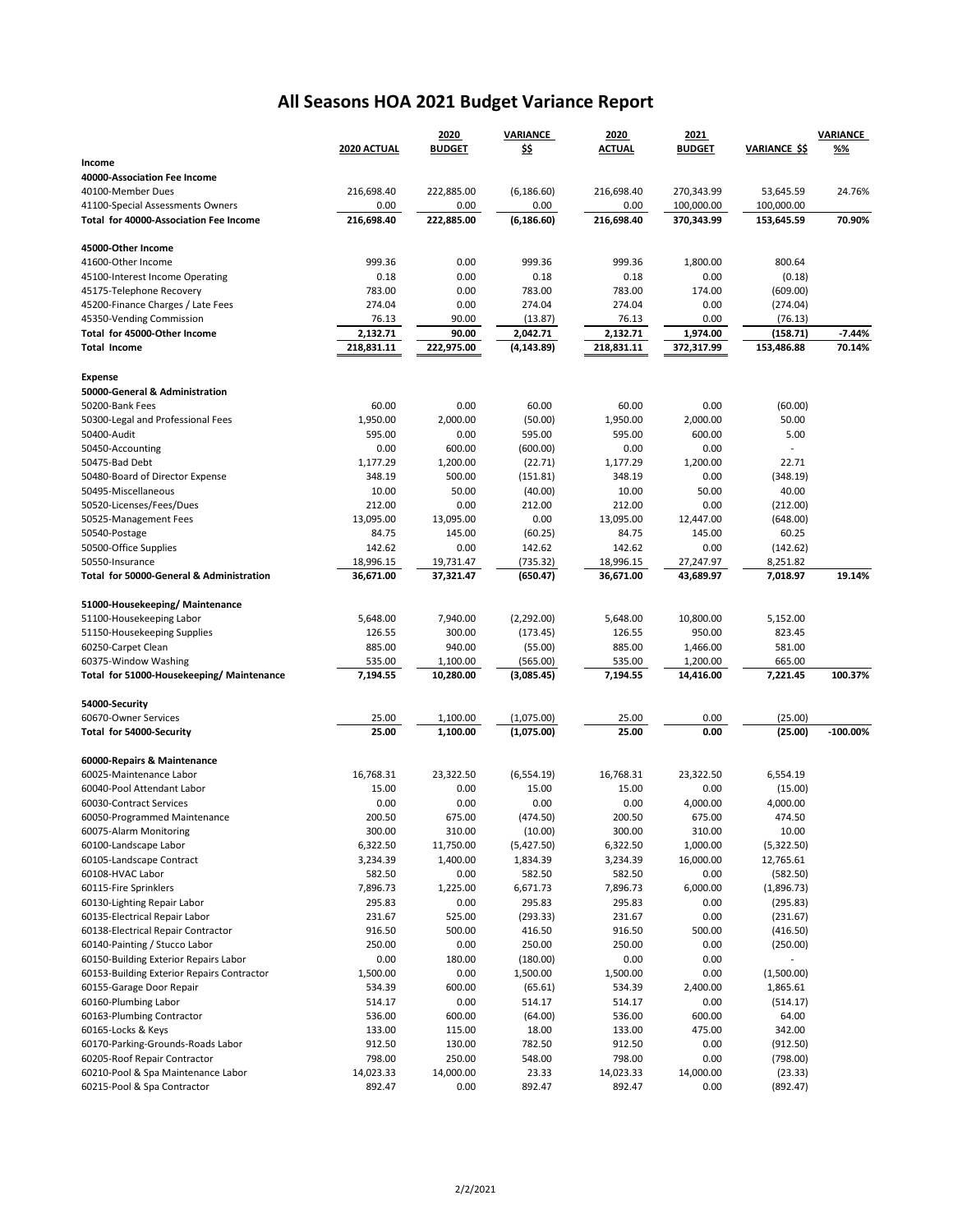| <b>Excess (Deficiency) of Revenues over Expenses</b> | (3,280.22)             | 0.00                   | (3,280.22)               | (3,280.22)             | 0.00                   | (3,280.22)           |         |
|------------------------------------------------------|------------------------|------------------------|--------------------------|------------------------|------------------------|----------------------|---------|
| <b>Total Expense</b>                                 | 222,111.33             | 224,158.92             | (2,047.59)               | 222,111.33             | 372,317.99             | 150,206.66           | 67.63%  |
| <b>Total Other Expenses</b>                          | 38,867.88              | 38,967.88              | (100.00)                 | 38,867.88              | 158,004.36             | 119,136.48           | 306.52% |
| 90500-Special Assessment Accrual                     | 0.00                   | 0.00                   | 0.00                     | 0.00                   | 100,000.00             | 100,000.00           |         |
| 90000-Reserve Fund Contribution                      | 38,867.88              | 38,967.88              | (100.00)                 | 38,867.88              | 57,904.36              | 19,036.48            |         |
| 89000- Income Taxes                                  | 0.00                   | 0.00                   | 0.00                     | 0.00                   | 100.00                 | 100.00               |         |
| 80000-Other Taxes                                    |                        |                        |                          |                        |                        |                      |         |
| <b>Total Operating Expenses</b>                      | 183,218.45             | 185,191.04             | (1,972.59)               | 183,218.45             | 214,313.64             | 31,095.19            |         |
|                                                      |                        |                        |                          |                        |                        |                      | 16.97%  |
| 66800-Water<br>Total for 66000-Utilities             | 20,102.89<br>60,777.71 | 22,611.37<br>64,651.41 | (2,508.48)<br>(3,873.70) | 20,102.89<br>60,777.71 | 22,611.37<br>66,409.17 | 2,508.48<br>5,631.46 | 9.27%   |
|                                                      |                        |                        |                          |                        |                        |                      |         |
| 66600-Telephone<br>66700-Trash Removal               | 0.00                   | 2,133.47<br>0.00       | 117.53<br>0.00           | 2,251.00<br>0.00       | 1,000.00<br>0.00       | (1,251.00)           |         |
| 66500-Sewer                                          | 12,406.20<br>2,251.00  | 12,821.28              | (415.08)                 | 12,406.20              | 12,821.28              | 415.08               |         |
| 66400-Internet                                       | 1,779.59               | 1,700.00               | 79.59                    | 1,779.59               | 14,900.00              | 13,120.41            |         |
| 66300-Gas                                            | 3,480.54               | 3,815.84               | (335.30)                 | 3,480.54               | 3,654.57               | 174.03               |         |
| 66200-Electric                                       | 10,878.05              | 11,287.75              | (409.70)                 | 10,878.05              | 11,421.95              | 543.90               |         |
| 66100-Cable TV                                       | 9,879.44               | 10,281.71              | (402.26)                 | 9,879.44               | 0.00                   | (9,879.44)           |         |
| 66000-Utilities                                      |                        |                        |                          |                        |                        |                      |         |
|                                                      |                        |                        |                          |                        |                        |                      |         |
| Total for 61000-Supplies                             | 3,933.05               | 4,127.00               | (193.95)                 | 3,933.05               | 3,966.00               | 32.95                | 0.84%   |
| 61200-Supplies-Snow Removal                          | 167.69                 | 400.00                 | (232.31)                 | 167.69                 | 400.00                 | 232.31               |         |
| 61190-Supplies - Water Softener                      | 245.02                 | 245.00                 | 0.02                     | 245.02                 | 245.00                 | (0.02)               |         |
| 61150-Supplies-Pool                                  | 2,063.46               | 2,652.00               | (588.54)                 | 2,063.46               | 2,652.00               | 588.54               |         |
| 61145-Supplies - Fuel                                | 123.35                 | 165.00                 | (41.65)                  | 123.35                 | 165.00                 | 41.65                |         |
| 61140-Supplies-Operating                             | 82.96                  | 60.00                  | 22.96                    | 82.96                  | 0.00                   | (82.96)              |         |
| 61130-Supplies-Electrical                            | 96.69                  | 30.00                  | 66.69                    | 96.69                  | 0.00                   | (96.69)              |         |
| 61120-Supplies-Grounds/Parking                       | 187.83                 | 150.00                 | 37.83                    | 187.83                 | 0.00                   | (187.83)             |         |
| 61000-Supplies<br>61100-Supplies-Building            | 759.01                 | 425.00                 | 334.01                   | 759.01                 | 504.00                 | (255.01)             |         |
| Total for 60000-Repairs & Maintenance                | 74,642.14              | 68,811.16              | 5,830.98                 | 74,642.14              | 85,832.50              | 11,190.36            | 14.99%  |
| 60450-Pest Control                                   | 269.45                 | 250.00                 | 19.45                    | 269.45                 | 1,500.00               | 1,230.55             |         |
| 60400-Elevators                                      | 4,737.00               | 1,448.66               | 3,288.34                 | 4,737.00               | 3,800.00               | (937.00)             |         |
| 60350-Common Areas                                   | 3,777.50               | 280.00                 | 3,497.50                 | 3,777.50               | 0.00                   | (3,777.50)           |         |
| 60265-Snow Removal Contractor                        | 350.00                 | 750.00                 | (400.00)                 | 350.00                 | 750.00                 | 400.00               |         |
| 60260-Snow Removal Labor                             | 6,857.50               | 10,500.00              | (3,642.50)               | 6,857.50               | 10,500.00              | 3,642.50             |         |
|                                                      |                        |                        |                          |                        |                        |                      |         |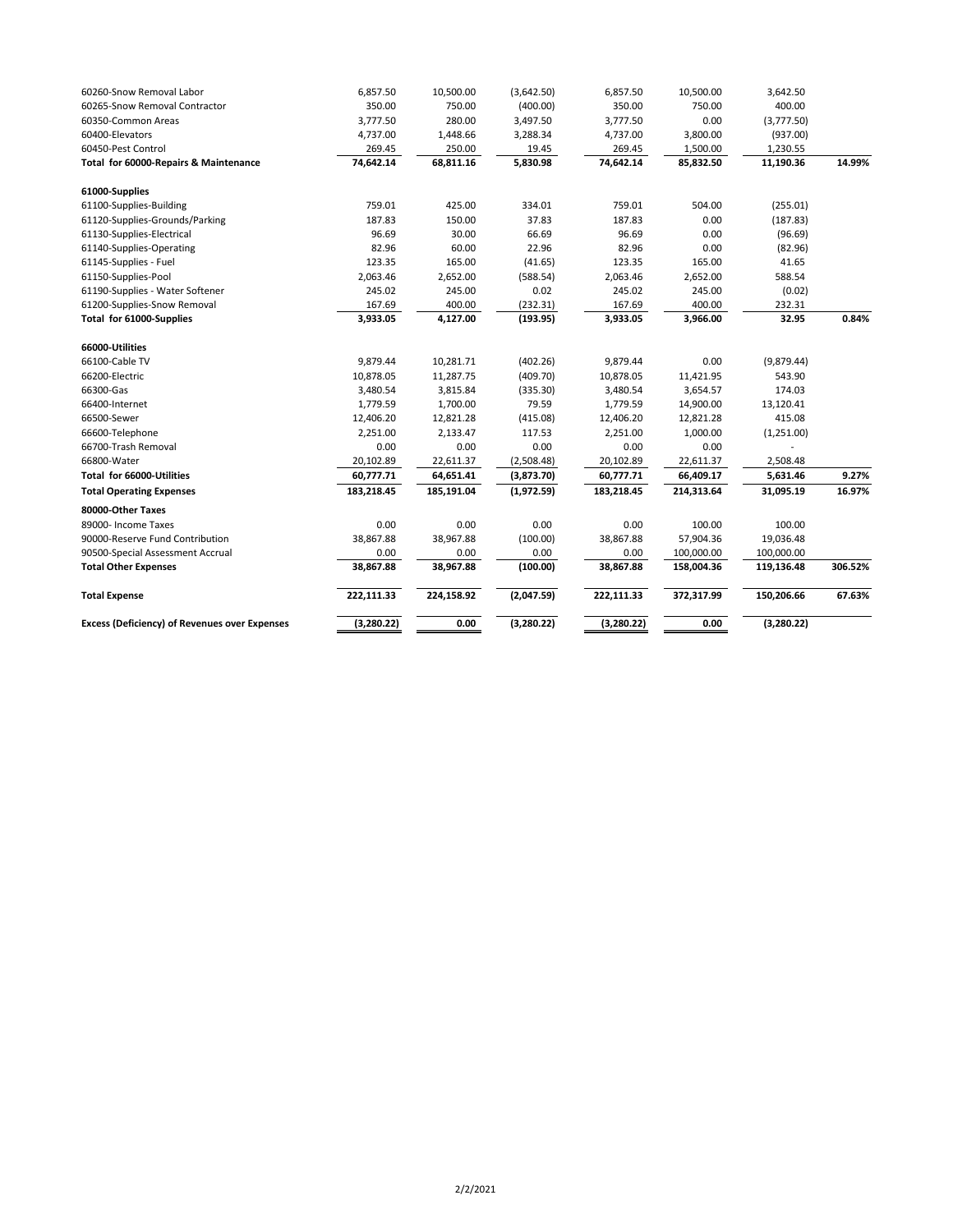|                                                           |             |                     | <b>Projected Capital Budget</b>           |                          |           |           |         |           |           |           |                 |           |
|-----------------------------------------------------------|-------------|---------------------|-------------------------------------------|--------------------------|-----------|-----------|---------|-----------|-----------|-----------|-----------------|-----------|
| <b>Component Name</b>                                     | <b>Cost</b> | Useful<br>Life      | 2020                                      | 2021                     | 2022      | 2023      | 2024    | 2025      | 2026      | 2027      | 2028            | 2029      |
| ASPHALT REPAIR                                            | 3,717       | 3                   |                                           |                          | 22,000    | 4,400     |         |           | 4,600     |           |                 |           |
| CONCRETE MASONRY REPAIRS                                  | 2,601       | $\overline{2}$      |                                           |                          | 3,043     |           | 3,147   |           | 3,251     |           | 3,365           | 9,932     |
| <b>FASCIA REPLACE</b>                                     | 5,731       | 13                  |                                           |                          |           |           |         |           |           |           |                 |           |
| ROOF REPLACE                                              | 101,798     | 27                  |                                           |                          |           |           |         |           |           |           |                 |           |
| ROOF REPAIR                                               |             | $\overline{1}$      |                                           |                          |           |           |         |           |           |           |                 |           |
|                                                           | 2,000       |                     |                                           |                          |           |           |         |           |           |           |                 |           |
| SIDING PAINT & REPAIR                                     | 4,080       | 10                  |                                           |                          |           |           |         |           |           |           |                 | 99,315    |
| <b>HANDRAIL PAINT &amp; REPAIR</b>                        | 4,600       | 3                   | 409                                       |                          |           | 5,474     |         |           | 5,750     |           |                 |           |
| PORTE COCHE                                               | 2,000       | 8                   |                                           |                          | 2,340     |           |         |           |           |           |                 |           |
| <b>DECK STAINING</b>                                      | 2,511       | 3                   |                                           |                          |           |           | 3,038   |           |           |           | 3,185           |           |
| UNDER DECK PAINT/REPAIR                                   | 7,245       | 10                  |                                           |                          |           |           |         | 8,911     |           |           |                 |           |
| <b>DECK STRUCTURAL</b>                                    |             |                     |                                           |                          |           |           |         |           |           |           |                 | 66,210    |
| <b>GARAGE DOOR OPENER</b>                                 |             |                     | 1,848                                     |                          |           |           |         |           |           |           |                 | 1,304     |
| GARAGE GENERAL IMPROVEMENTS<br><b>STAIRWAYS</b>           |             |                     |                                           | 12,000                   |           |           |         |           |           |           |                 | 13,242    |
| DUMPSTER ENCLOSURE                                        | 2,890       | 10                  |                                           |                          |           | 3,439     |         |           |           |           |                 |           |
| ELEVATOR CAB UPGRADE                                      | 6,898       | 30                  |                                           |                          |           |           |         | 7,933     |           |           |                 |           |
| HEAT TAPE REPAIR                                          | 1,765       | $\overline{1}$      |                                           | 4,024                    | 2,065     | 2,100     | 2,136   | 2,171     | 2,206     | 2,238     | 2,283           | 17,877    |
| <b>EXTERIOR LIGHTING</b>                                  | 18,500      | 0                   |                                           |                          | 18,500    |           |         |           |           |           |                 |           |
| COMMON AREA CARPET                                        |             |                     |                                           |                          |           |           |         |           |           |           |                 |           |
|                                                           | 8,490       | 9                   |                                           |                          |           | 10,103    |         |           |           |           |                 |           |
| COMMON AREA PAINT                                         | 7,428       | 9                   |                                           |                          |           | 8,840     |         |           |           |           |                 |           |
| TREE PRUNING                                              | 918         | 4                   |                                           |                          |           |           |         | 1,129     |           |           |                 |           |
| LANDSCAPING                                               | 5,235       | 12                  |                                           |                          | 2,500     |           |         | 6,439     |           |           |                 |           |
| <b>HARDSCAPING</b>                                        | 15,606      | 20                  |                                           |                          |           |           |         |           |           |           |                 |           |
| FIRE SYSTEM REPAIR                                        | 10,426      | 20                  |                                           |                          |           |           |         |           |           |           |                 | 19,002    |
| COMMON AREA REMODEL                                       | 100,000     |                     |                                           |                          |           |           |         |           |           |           |                 |           |
| <b>COMMON AREA FURNITURE</b>                              | 2,653       | 9                   |                                           |                          |           | 3,157     |         |           |           |           |                 |           |
| POOL UPGRADE                                              | 1,167       | 6                   |                                           |                          |           | 7,500     |         |           |           | 1,480     |                 | 265       |
| POOL FURNITURE                                            | 3,789       | 10                  |                                           | 5,000                    |           |           |         |           |           |           |                 |           |
| Fire Sprinkler Pipe Replacements                          | 5,000       |                     |                                           |                          |           |           |         |           |           |           |                 |           |
| POOL FURNACE/HEAT EXCHANGER                               | 1,287       | 15                  | 4,727                                     |                          |           |           |         |           | 1,609     |           |                 |           |
| <b>SAND FILTER</b>                                        | 849         | 11                  |                                           |                          |           |           |         | 1,044     |           |           |                 |           |
| DOORS & HARDWARE                                          | 1,275       | 6                   |                                           |                          |           |           |         | 1,568     |           |           |                 |           |
| <b>GUTTERS &amp; DOWNSPOUTS</b>                           | 650         | 3                   |                                           |                          |           |           |         |           |           |           |                 | 9,269     |
| INGRESS/EGRESS DOORS                                      | 208         | 3                   |                                           |                          |           |           |         |           |           |           |                 |           |
|                                                           |             |                     |                                           |                          |           |           |         |           |           |           |                 |           |
| SOFT WATER RESIN CONTAINER                                | 3,846       | 25                  |                                           |                          |           |           |         |           |           |           |                 |           |
| HOT WATER BOILER COMMON AREA                              | 1,061       | 16                  |                                           |                          |           | 3,000     |         |           |           |           |                 |           |
| POOL HOIST                                                | 5,387       | $\overline{7}$      |                                           |                          |           |           |         |           |           | 6,832     |                 |           |
| POOL FENCE PAINTING                                       | 1,479       | 10                  |                                           |                          |           | 1,760     |         |           |           |           |                 |           |
| COMMON AREA HEATING FURNACE                               | 2,653       | 30                  |                                           | 3,051                    |           |           |         |           |           |           |                 |           |
| PROFESSIONAL SERVICES                                     |             |                     | 4,815                                     | 67,100                   |           |           |         |           |           |           |                 |           |
| <b>LOCKS</b>                                              |             |                     | 4,754                                     |                          |           |           |         |           |           |           |                 |           |
| LABOR                                                     |             |                     | 1,419                                     |                          |           |           |         |           |           |           |                 |           |
| Total                                                     | 345,743     |                     | 17,973                                    | 91,175                   | 50,448    | 49,773    | 8,321   | 29,195    | 17,416    | 10,550    | 8,833           | 236,416   |
|                                                           |             |                     |                                           |                          |           |           |         |           |           |           |                 |           |
|                                                           |             |                     |                                           |                          |           |           |         |           |           |           |                 |           |
| Anticipated Beginning Capital Reserve Fund 340 113,955    |             |                     |                                           |                          | 180,684   | 189,877   | 201,535 | 256,488   | 292,465   |           | 342,176 400,767 | 463,14    |
|                                                           |             |                     | Additional Reserves Anticipated38,868     | 57,904                   | 59,641    | 61,431    | 63,274  | 65,172    | 67,127    |           | 69,141 71,215   | 73,35.    |
|                                                           |             | Special Assessments | $\sim 100$                                | 100,000                  | $\sim$    | $\sim$    | $\sim$  | $\sim$    | $\sim$    | $\sim$    | $\sim$          | $\sim$    |
| Anticipated Excess (Deficiency) of Revenues over Expenses |             |                     | (3,280)                                   | $\overline{\phantom{a}}$ | $\sim$    | $\sim$    | $\sim$  | $\sim$    | $\sim$    | $\sim$    | $\sim$          | $\sim$    |
| Budgeted Capital Expenditures (from above)973)            |             |                     |                                           | (91, 175)                | (50, 448) | (49, 773) | (8,321) | (29, 195) | (17, 416) | (10, 550) | (8,833)         | (236, 41) |
|                                                           |             |                     | Projected Capital Reserves113,955 180,684 |                          | 189,877   | 201,535   | 256,488 | 292,465   | 342,176   |           | 400,767 463,149 | 300,08    |
|                                                           |             |                     |                                           | 358,604 344,686          | 399,607   | 425,744   | 420,803 | 470,110   | 517,507   |           | 544,018 642,436 | 522,05    |
|                                                           |             |                     | 31.78%                                    | 52.42%                   | 47.52%    | 47.34%    | 60.95%  | 62.21%    | 66.12%    |           | 73.67% 72.09%   | 57.48     |
|                                                           |             |                     |                                           |                          | 2/2/2021  |           |         |           |           |           |                 |           |